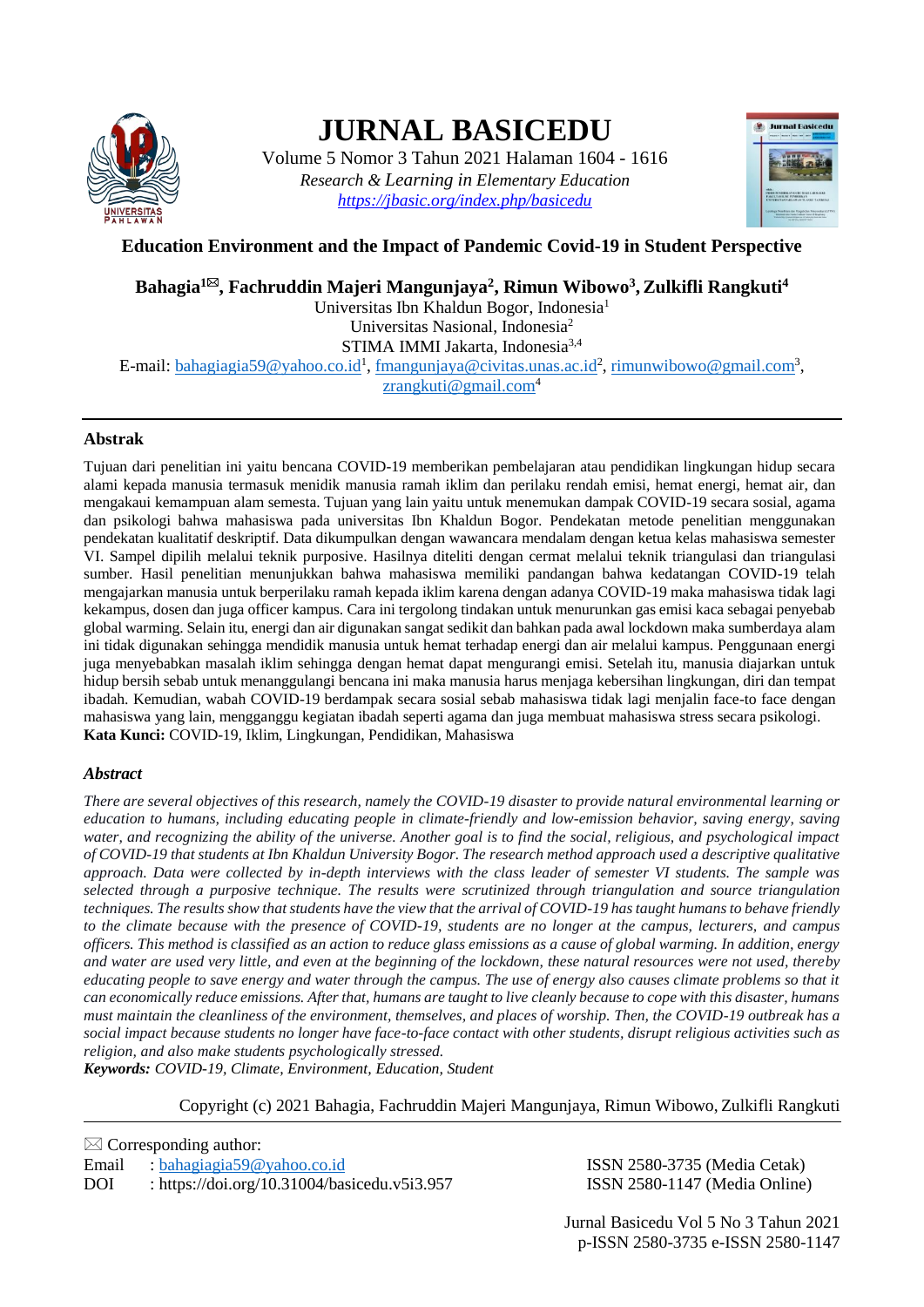#### **INTRODUCTION**

Various adaptations have been made by lecturers to teach at universities. With online learning, lecturers have the flexibility to study time, can study anytime and anywhere. Students can interact with lecturers using several learning applications / LMS such as classrooms, video conferences, live chat, zoom, or via the WhatsApp group (Solikhah & Suripah, 2021). Ratunuman et al., (2021) said that the psychological impacts found were anxiety, depression, stress, post-traumatic stress syndrome, and post-traumatic growth. (Jannah, 2021) said that the cause of stress that emerged during the pandemic with a bold learning process was ineffective learning methods, and the conclusions that emerged as a result of the conceptual concept of learning applied in face-to-face learning did not work well. Lubis, Ramadhani & Rasyid (2021) students experienced the most academic stress in the medium category, namely 80 students (39.2%). Academic stress in the high category was 55 people (27%), the low category was 48 people (21%), the very high category was 14 people (6.9%), and the very low category was 11 people (5.4%). This means that students feel quite heavy pressure while carrying out online learning during the Covid19 pandemic. Female students, volunteers, first year, residence, viral infection, and various other factors are associated with existing psychological symptoms.

Angelica & Hemme, (2021) most of the students were at normal stress levels, a small proportion at mild, moderate, severe levels, and very little at very severe levels. Most of the students utilized emotion-focused coping and a small proportion utilized problem-focused coping or equally utilized the two coping strategies. There are various psychological impacts experienced by students during the COVID-19 pandemic. Besides, the main obstacle in the learning process is the lack of internet connection/data signals in several areas where students live, which makes online lectures laggard and less attractive (Santoso, 2021). Another adverse impact is students who were at a low online shopping consumptive behavior level were 47.3%, 51.5% moderate, and 1.2% high. It can be concluded that the online shopping consumptive behavior during the pandemic was in the moderate category, namely 51.5% (Fernando & Guspa, 2021). Conversely, the outbreak of COVID-19 has some benefits including virtual learning has a positive effect on student attitudes. The students are showing enthusiasm in their studies, and they welcome distance learning in the current COVID-19 pandemic. Most students like online teaching because it is a new and exciting experience for them. When studying online, students seem very excited and comfortable (Noviarini, 2021).

The impact of the COVID 19 outbreak affects the reduction of gas emissions in the universe as a cause of global warming. Directly, the COVID-19 outbreak causes the natural environment to be clean and free from various pollutants, especially the pollution caused by human activities, starting from being free from factory fumes, vehicles, and saving energy in energy use. Other activities in the world of education, starting from the use of electronic devices, have also decreased. Chapman & Tsuji, (2020) said that short term outcomes of the COVID-19 pandemic have included improved air quality and reduced carbon dioxide (CO2) and other greenhouse gas emissions, while long term repercussions may include disruption to joint international research efforts, the creation of silos, and the potential for internalizing efforts toward national rather than global goals. The finding has been bolstered that pandemic situation significantly improves air quality in different cities across the world, reduces GHGs emission, lessens water pollution and noise, and reduces the pressure on the tourist destinations, which may assist with the restoration of the ecological system (Rume & Islam, 2020).

Then, based on a critical review of 57 studies on the topic, we conclude that the COVID-19 pandemic has led to improved environmental quality. Due to COVID-19, actions taken by governments across the world have led to significant reductions in environmental pollution and improvements in environmental quality, particularly, in countries with severe COVID-19 transmission such as China, the USA, Italy, and Spain (Shakil et al., 2020). Furthermore, during the amidst corona pandemic, particularly during the lockdown phase, some positive effects were observed on the wildlife. During the lockdown phase, animals had increased and uninterrupted territory. In some areas, wild animals were seen on roads and in residential areas. Less traffic, less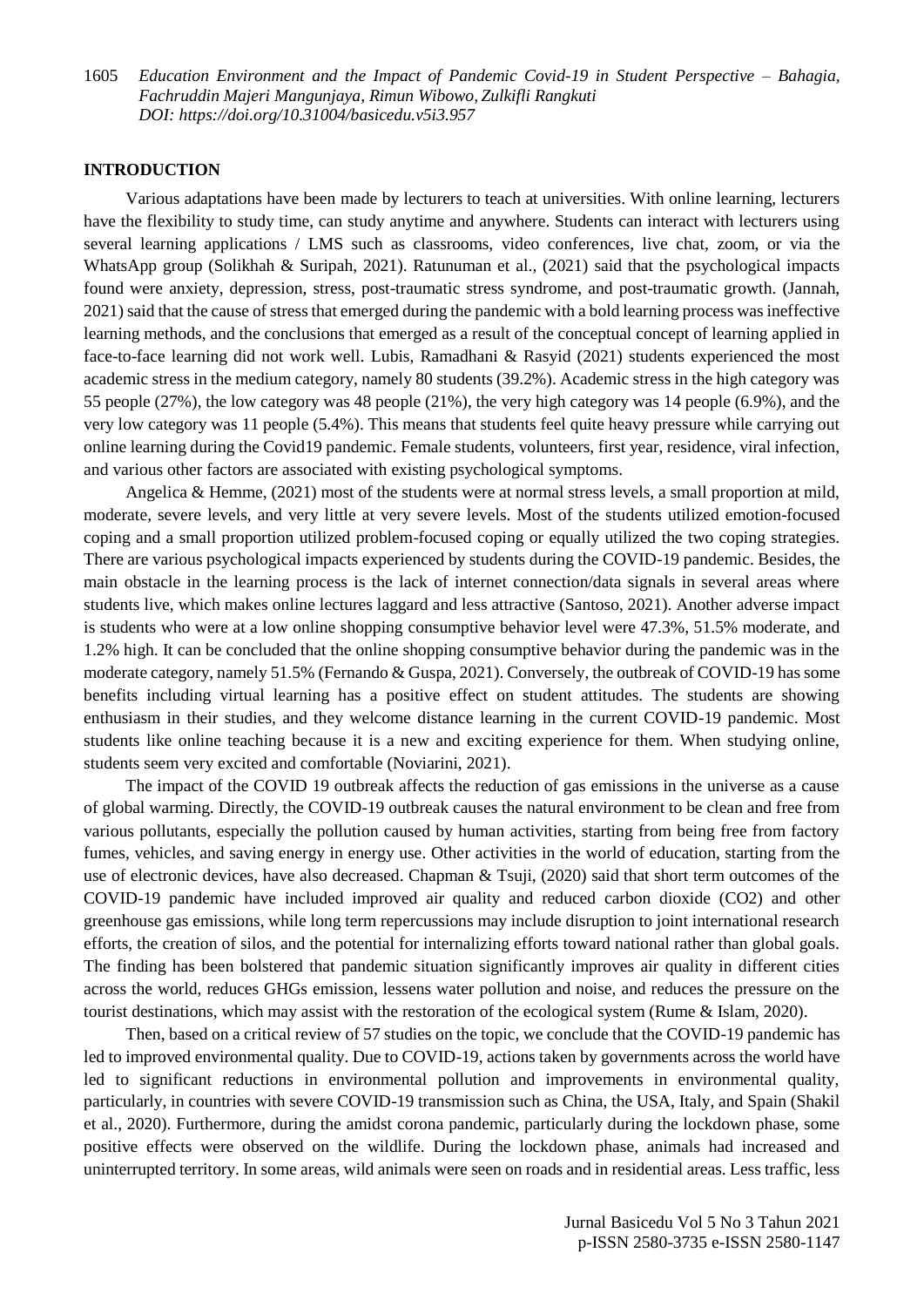human intervention, and less pollution gave space for wildlife to thrive (Ankit et al., 2021).In addition, there are also some negative consequences of COVID-19, such as an increase of medical waste, haphazard use and disposal of disinfectants, masks, and gloves; and burden of untreated wastes continuously endangering the environment In this situation, the moderate reduction in electricity demand stemming from both direct restrictions on industry, commerce, and other activities and the overall economic downturn has had a particularly strong impact on power sector emissions (Bertram et al., 2021).

The results show emissions reduction up to 37% for PM10, PM2.5, and BC, consistent with observed from satellite images and up to 160% for NOx, CO, NMVOC, and SOx. However, the residential sector has increased its emissions by 8% for the same period. As a consequence, 3337 Gg of CO2eq of GHG emissions were reduced, corresponding to a 20% reduction compared to the same period in 2019 (Bolaño-Ortiz et al., 2020). Lastly, Lock-downs, quarantines, and border closures in the wake of the pandemic have led to reductions in air pollution through decreased travel and production. These positive environmental effects are likely mostly temporary but may serve as an example that changes in our way of life can have prompt positive effects on the environment and demonstrate the usefulness of travel-reducing measures such as teleconferencing (El Zowalaty et al., 2020). In this finding show that COVID-19 has the advantage to environment and climate because COVID-19 have contributed to declining the number of emission in nature as well as COVID-19 have impacted to improve the quality of environment such as it declines the percentage of pollution from human behavior.

It is the best method to conscious human that human must adjust their behavior to save the nature of the environment from devastated. It gives environmental education to human that they must continue the behavior to alleviate the damaged environment. Humans are very dependent on their environment, humans will disappear if their environment is damaged. A damaged living environment is an environment that can no longer carry out its function in supporting life (Ipin, 2017). Setyobudi & Marsudi, (2018) wise environmental management in addition to saving and preserving the environment, can also guarantee the needs and prosperity of mankind itself. Therefore, the balance between the environment of human life and the natural environment can be disturbed by humans themselves. Meanwhile, the environment is a spatial unit with all objects, living things, and their behavior which can affect the continuity of life and welfare of humans and other living things (Agustin, 2018). The concept of population and environmental education (PKLH) is the process of cultivating community responsibility for the environment, so the community must care about environmental responsibilities that must be maintained and preserved (Sya'ban, Moh, 2018).

Jufri et al., (2019) environmental education will be more meaningful if the learning environment is close to the actual conditions, namely the environment that should be preserved and sustained. Environmental education should be based on direct experience with the surrounding environment so that in the future it is hoped that this direct experience can shape behavior, values, and habits to respect the surrounding environment. In this study, they no longer found what these experts had found. This research intends to research the topic of environmental education and the impact of COVID-19 on student behavior. There are several goals to be achieved including finding that COVID-19 can directly affect human behavior and concern so that it educates humans to be friendly to the environment starting from being friendly to the climate, realizing human position in front of nature, environmentally friendly, water-saving and energy-efficient. Another objective is to see the social, psychological, and religious impact on students.

### **METHOD**

The research was conducted in the faculty of Islamic studies at Ibn Khaldun University Bogor, Tanah Sareal district, Bogor City, West Java. The research method used is a qualitative descriptive approach. Descriptive research is a form of research that aimed to describe the phenomenon that exists, whether a natural phenomenon or a man-made phenomenon. Descriptive research studying the problems in society, as well as the procedure applicable in the community and specific situations, including relationships, activities, attitudes,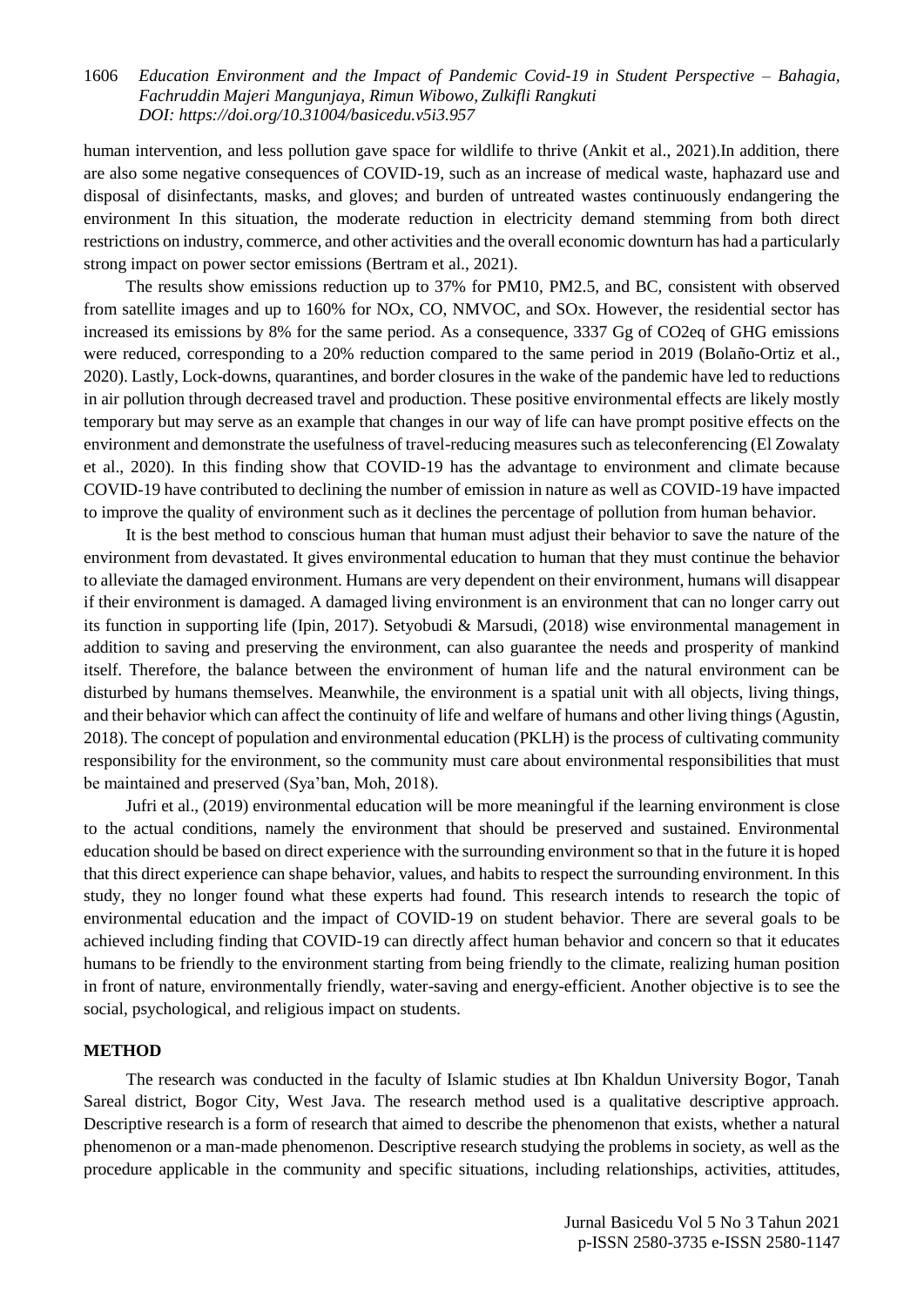views, and processes, are ongoing and the effects of a phenomenon (Linarwati, Fathoni & Minarsih, 2016). While this method is also called an artistic method because the research process is more artistic (less patterned), and is called an interpretive method because the research data is more concerned with the interpretation of the data found in the field. Qualitative research methods are often called naturalistic research methods because the research is carried out in conditions that are natural (natural setting) (Rukminingsih et al., 2020). Nurdin & Hartati, (2019) means that data collection or phenomena filtering is carried out from reasonable conditions. With this nature, direct involvement of researchers in the field is required, in contrast to quantitative research which can be represented by other people to distribute or conduct structured interviews.

Meanwhile, descriptive research can be defined as the research was conducted to provide an overview in more detail about a symptom or phenomenon. The result at the end of the research is usually typology or patterns regarding the phenomenon that is being discussed. Descriptive research is conducted by searching for information associated with existing symptoms, described clearly the goals to be achieved, plan how to do his approach, and collect a variety of kinds of data as materials for making the report (Priyono, 2016). To select the sample, the research uses purposive technique sampling. This sampling technique is implemented because there are some pondering including the head of the class in the VI semester namely Rizky Ahmad Fauzan, Ibadurrahman, Abdul Aziz, and Bayu Rizky. The sample is collected because the researcher deems that they act as chairman in class. After all, all the students in Islamic studies particularly for VI semester students trust that they can lead the class. Meaning that they can answer the question which is proper to the goal of research. The person can be categorized as the person who has the widest knowledge and skill compared to another person in the member in the class.

There are several data that the researcher intends to investigate through in-depth-interview with all of the head people in class such as the impact of covid-19 on human education, especially for environmental education. Covid-19 plays a pivotal role in declining the emission of gases in the natural environment because the lecture, a student at Ibn Khaldun University, and another officer at the university must be completed their work from home. It leads to produce some advantage including save energy, water, and reduce the usage of some campus facilities which it can be caused adverse effects to human life and environment. Researchers ask the student about this from their perspective. The other important that the researcher would like to gather is to understand the unworthiness of the outbreak to the student at Ibn Khaldun University especially in Islamic studies about their social effect, physiological impact, and religion. The data which have been gathered from in-depthinterview must be combined with another method like observation and documentation. Observation must be conducted because to see the location and the real action of cities. Once the data from some of the methods have been gathered, the data must be analyzed by triangulation data.

Harahap, (2016) said that the purpose of triangulation is to check the correctness of certain data by comparing it with data obtained from other sources at various phases of research in the field at different times. Triangulation can also be done by comparing the results of two or more researchers using different techniques. This also prevents the danger of subjectivity. In this research, the researcher is assisted by other researchers to conduct the same interview as the original researcher to see the consistency of the respondents' answers to the questions asked by the researcher. Finally, synchronous data were obtained between in-depth interviews conducted by the researcher and other researchers who were instructed by the researcher to check the data in more depth. Even data collection is also carried out with differences in time (morning, daylight, and evening). The reason is that respondents are fresher in the morning so that the interviews were conducted at various times but the results still got the same answers. While the triangulation technique is to exert a variety of ways. In this research, the combination from numerous sources including in-depth-interview, observation, and documentation can be reliable data.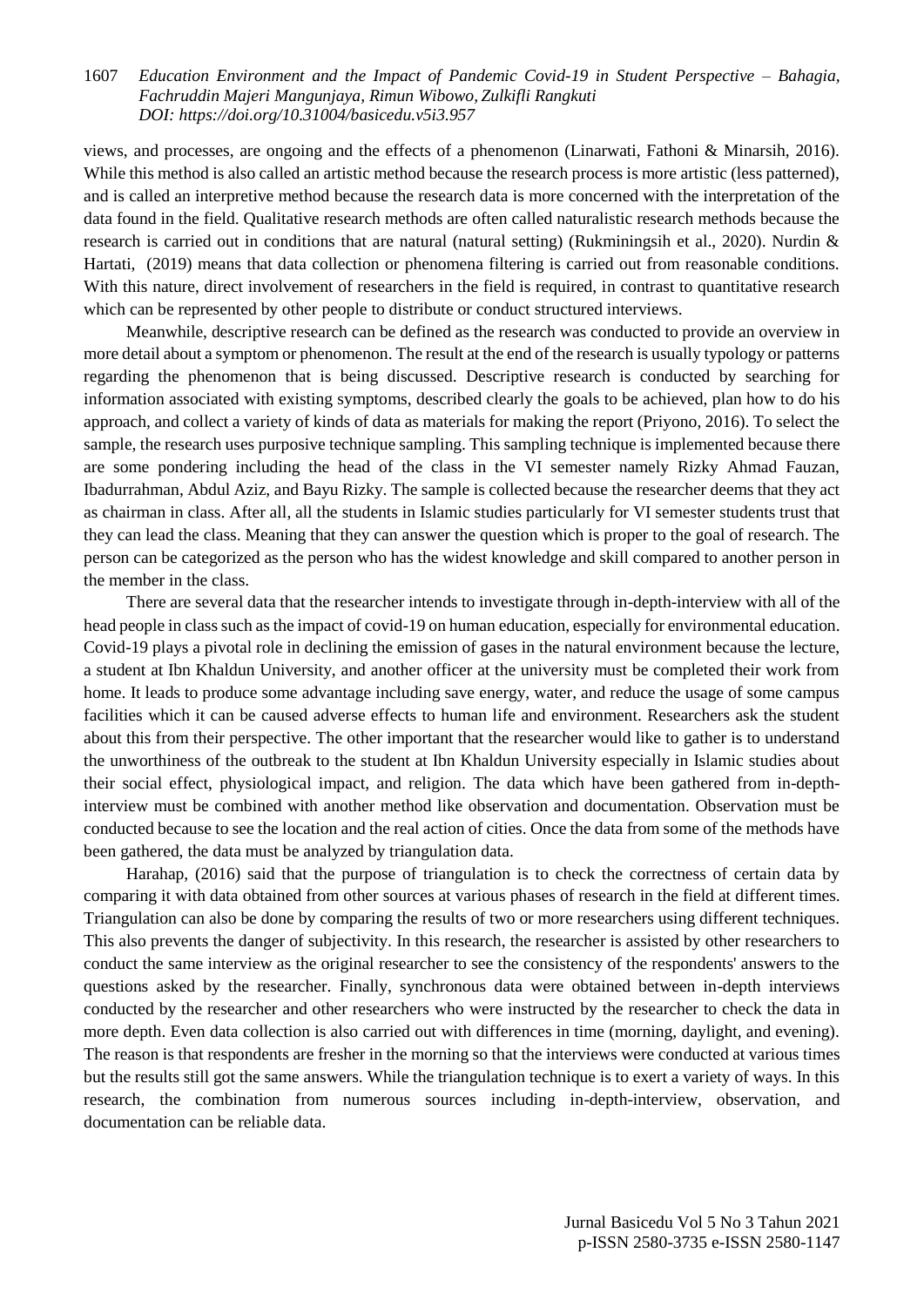#### **RESULT AND DISCUSSION**

Environmental education can be interpreted as chasing people who are not only limited to formal education but also because nature gives human awareness. Environmental education is an effort to change behavior and attitudes carried out by various parties or elements of society which aims to increase knowledge, skills, and public awareness of environmental values and environmental issues which in turn can move the community to take an active role in conservation and safety efforts environment for the benefit of present and future generations (Ipin, 2017). The events that occur in the form of natural disasters and a sustainable living environment can influence human behavior and attitudes towards the environment. For humans who are affected by the disaster, one time the incident is a valuable experience so that they learn from what they have felt. Pandemic COVID-19 is a natural occurrence due to the virus as a way to educate humans about the environment and nature can educate humans to behave in an environmentally friendly manner.

It must be bolstered by Jufri et al., (2019) reveals that environmental education should be based on direct experience with the surrounding environment so that later it is hoped that this direct experience can shape behavior, values, and habits to respect the environment around them. It has similarities with the aim of the education environment. Wulandari & Amalia, (2018) said that the main objective of environmental education is to change human behavior patterns in society. Cultivating environmental social awareness must be carried out by environmental awareness behavior attached to the individual. Based on interviews with 6 Islamic education students who act as class leaders, there are several nature-based education that provides lessons to humans, including the COVID-19 pandemic teaching humans, especially students and teachers such as lecturers so that they no longer produce waste in nature and process waste properly. Changes in the learning system from face-to-face learning in class have changed human behavior towards digitalization. Meanwhile, the use of digital technology is a step towards life towards zero waste in campus life so that paper waste is no longer produced.

Nuurmayadi & Hendardi, (2020) reported that garbage itself is referred to as material which, because it has an unfavorable value both economically and environmentally, is finally thrown away. Students and lecturers, as well as educators such as administrative staff only, meet in online and digital media spaces. The Zero Waste concept offers waste management, starting from eliminating waste, recycling, reducing, and restoring used goods (Nizar et al., 2016). With this zero waste concept approach, it emphasizes educating the public to care about the surrounding environment to support economic sustainability, environmental carrying capacity, and social carrying capacity in it. There are several things including maximizing recycling, minimizing waste, making consumption effective, and ensuring that a wasted product can be reused or at least can be recycled so that it can be reduced easily and quickly by nature (Abdullah, 2016). Every time studying online lectures, a lecturer no longer produces waste because he no longer prints documents to give to students so that he applies the principle of reducing (reduce) waste.

Even college assignments ranging from assignments for presentations and practical assignments based on digital documents so that they no longer increase the amount of organic waste in nature. Lecturers also only accept soft files in word and pdf form so that they do not increase the amount of waste. It will directly reduce the use of wood as hard manufacture because the paper is made from wood. Meanwhile, taking wood must cut down trees. When trees are cut down a lot, it affects environmental conditions because trees have a function to stabilize the environment, produce oxygen, and protect the environment from flooding. In addition, the number of documents no longer piles up in the lecturer room and at the student's house due to the large number of documents printed as learning outcomes. This event increases the space usage for the document. When the pandemic disaster came, the lecturers' rooms and student houses no longer increased the number of paper documents. At the same time, waste recycling activities are also reduced. So the COVID-19 pandemic is serious education not to produce waste. Meanwhile, the trash that resides on cellphones and laptop hard drives will not cause problems to the environment.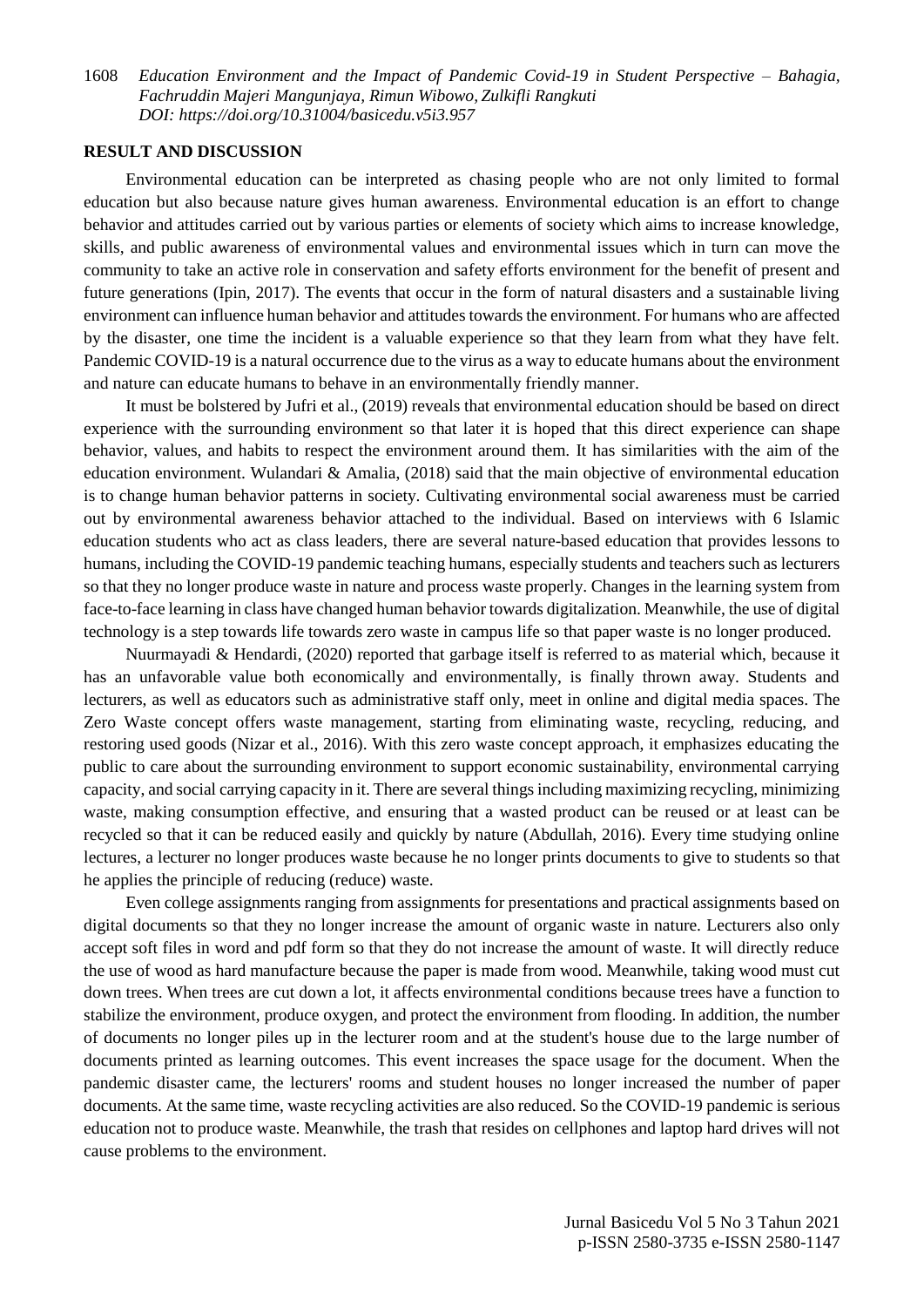The presence of this pandemic has made everyone an agent of change in garbage management. The discovering is encouraged by Arisona, (2018) reveals that in class planting the value of caring for the environment through reducing and reuse activities. Reduce (reduction) can be interpreted as a daily attitude in reducing waste generation, for example limiting paper use by switching to digital. Riali, (2020) remarked that this is in line with efforts to target the Sustainable development goal stating that the country as a whole can reduce waste generation through prevention, reduction, recycling, and reuse. Even efforts to achieve an environmentally friendly campus can be achieved during a pandemic so that it continues in the future. The implementation of digitalization in a learning system at campus leads to abolish the adverse impact of garbage. Negative impacts caused by waste include a decrease in the quality of the environment, either due to pollution or damage to natural resources as well as negative impacts on health, decreased aesthetic value, economic costs, and disruption of the natural system.

Another impact of waste is that it causes health problems, especially waste-borne diseases such as; diarrhea, ARI, skin diseases, malaria, dengue fever, both in the rainy season and the dry season S.m.exposto, (2015). The eco-campus program is motivated by the hope that the campus environment will become a comfortable, clean, shady (green), beautiful and healthy place for students to gain knowledge. Another opinion from the students was that the COVID-19 pandemic taught humans to live to reduce the production of glass emissions as a cause of global warming. When learning is changed through online learning media, lecturers, education staff, and students are being tested to become human beings who are friendly to seasons and climate. Students no longer go to campus so they no longer use vehicles both motorbikes and motorbikes as well as public transportation such as buses and city transportation. Likewise, campus residents no longer use vehicles to come to campus. Whereas before the pandemic, campus residents were included in areas that produced glass emissions because every individual on campus going to campus would use both public transportation and private vehicles.

Kusumawardani & Navastara, (2018) explain that air pollution caused by the high use of motorized vehicles is in the form of carbon emissions. Carbon emissions, which are increasingly increasing along with the number of motorized vehicles, can harm the environment. Saeful Bahri & Ziaul Fiqih, (2015) reported that vehicle exhaust emissions contain Hydrocarbon Compound (HC) Emissions, Carbon Monoxide (CO) Emissions, NOx Compound Emissions, Sulfur Oxide (SO2), Black Lead (Lead Dust) (Pb), Carbon Dioxide (CO2) which is harmful to the environment and living things. Therefore, as the era progresses, the latest production motor vehicles are designed in such a way as to reduce the number of harmful gases produced from the exhaust gases. The impact of this behavior helps reduce traffic on the road and congestion can be avoided because the number of motorists who go to campus is also reduced. Purwanto, (2015) said that combustion of gasoline and diesel will be more efficient if the car or motorbike is driven at a constant speed, and reduces the frequency of braking and starting. On the other hand, when there is a traffic jam on the road, the combustion of motorized vehicle fuel is no longer perfect, at that time there is a collection of compounds released by motorized vehicles in one place.

As a consequence, a reduction in glass emission gases from the road also occurs. It is not only campus residents who are being taught not to cause problems to the climate but also society at large. Another impact is that parking spaces are no longer congested so that there is plenty of earth space left so that the earth does not appear congested by vehicles. Climate change can also be overcome when the use of electronic devices such as focuses, laptops, and the use of air conditioners (AC) must stop so that emission gases are no longer produced. This finding is supported by the findings of Ismail, (2020) who reported that the number of emission production from university is high. Accumulation of carbon as a caused the emerging of greenhouse gases, leads to jumping the rate of temperature or it can be categorized as global warming which it can refer to as eco-catastrophe. Patrianti et al., (2020) said that the increase in greenhouse gas emissions causes global warming, climate change, and immediate disasters such as high sea levels, extreme weather, floods, landslides, and air pollution. Other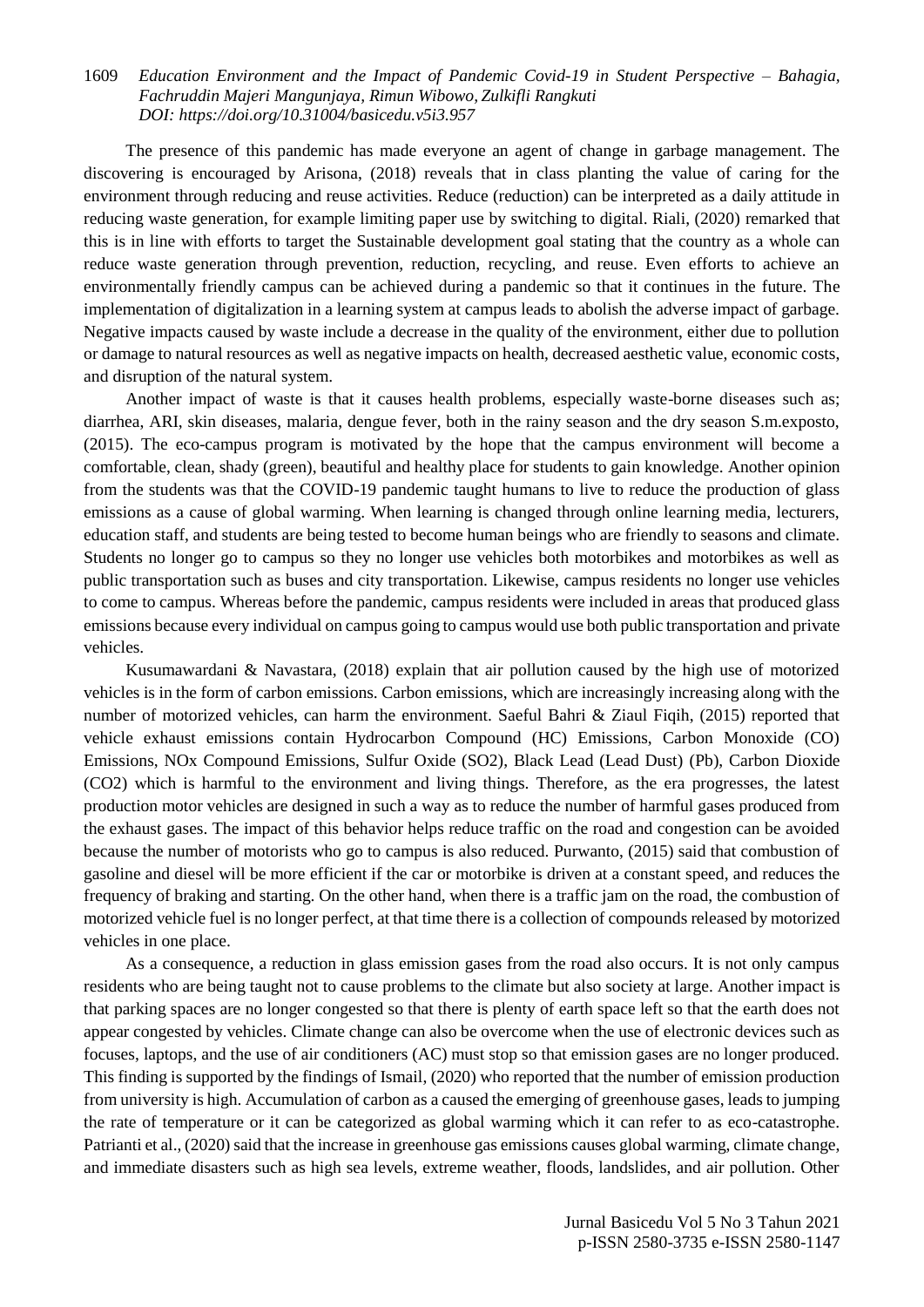impacts, such as the threat of global climate change, can not only endanger human health and the environment but also result in a decrease in the environmental quality of residential areas which has exceeded the capacity and carrying capacity of the environment (Indrawati et al., 2015).

The outbreak of Covid-19 has ceased the production of emission because the learning activities must be performed from home and stop face-to-face learning in temporary periods. At the same time, the production of fresh oxygen must be followed by the shortage of vehicles on high roads and campus because people have restricted to go outside from home. As a result, emission and pollution from the car, bus, and motorcycle can be combated. This clean and healthy air has special characteristics that distinguish it from the air that tends to be bad or tends to be polluted. Some of the characteristics of clean and healthy air include colorless, odorless, and tasteless, not mixed with foreign objects, feels fresh when inhaled, feels cool, and can be used for therapy (Agus et al., 2019). Then, the behavior of saving energy and water is a behavior that must grow during a pandemic disaster. Students no longer go to campus so electrical energy is no longer used as energy for lectures and physical teaching practices such as microteaching and lectures as usual. Electrical energy is no longer used to turn on the air conditioner (AC) in every classroom.

Likewise, the use of electronic devices including the use of electric energy by lecturers must be stopped due to lockdown. Activities using electrical energy to turn on computers such as libraries, administration rooms, and study programs and departments are no longer used due to large-scale social restrictions in the early days of the COVID-19 pandemic. Other types of equipment such as printers and photocopier machines as well as electronic equipment such as projector were no longer functional for a while. The problem is, before the COVID-19 outbreak, the energy use in the campus was quite high because the energy consumption was used to turn on facilities, both electronic devices, and room lights, to support student learning. Excessive or wasteful use of electricity we often encounter in people's lives such as lights that are not turned off even though it is morning, lights that are left on while sleeping and in educational entities, we are often found forgetting to turn off the air conditioner after use and LCD projectors that are left on despite activities the lecture has been completed. This can happen because our society is not accustomed to energy-saving behavior, so there needs to be a habit of discipline in using this electrical energy (Utama et al., 2018). Similar to water, campus water is no longer used so that people travel to use water with it wisely. Even though the use of water and electricity was very wasteful when the pandemic had not occurred.

Campus residents are being taught not to overexploit natural resources. A person who is water and energyefficient means that he is learning to manage natural resources sustainably. If it is wasteful in the use of resources, it includes exploitation behavior. The use of water for worship activities such as for wudhu purposes is reduced so that less water is wasted because the water that was used for wudhu has not been reused. The use of other water has also decreased, such as water used for cleaning motorbikes, cars, and watering flowers. There is also less water for other purposes such as cooking and drinking and cleaning bathrooms on campus, likewise, the use of water for cleaning the campus floors and grounds. The arrival of COVID-19 has become a learning method to change water use behavior towards water-saving behavior. Environmental problems such as flooding and drought are forms where humans have not managed water properly. Erlyana, (2017) said that based on research, of the total amount of water on earth, there is only 3% fresh water. The remaining 97% is seawater.

We certainly cannot bathe and drink with seawater. Of that small amount, it is said that only 0.62% is fit for consumption. This means that the amount of water on this earth is very small and limited compared to the increasing amount of water use by humans. The wasteful behavior of clean water causes more and more people to lose access to clean water. Madonna, (2016) said that many ways can be done to save water, including by limiting water use. Meanwhile, according to Kartika, (2019), it is reported that other ways are starting from forming a commitment from top management to fully support the water-saving movement, forming a team of energy and water-saving committees, disseminating employee awareness, detecting water leaks, repairing leaky faucets and meters, damaged water, changing manual faucets to autostop faucets, using dual flush toilets, and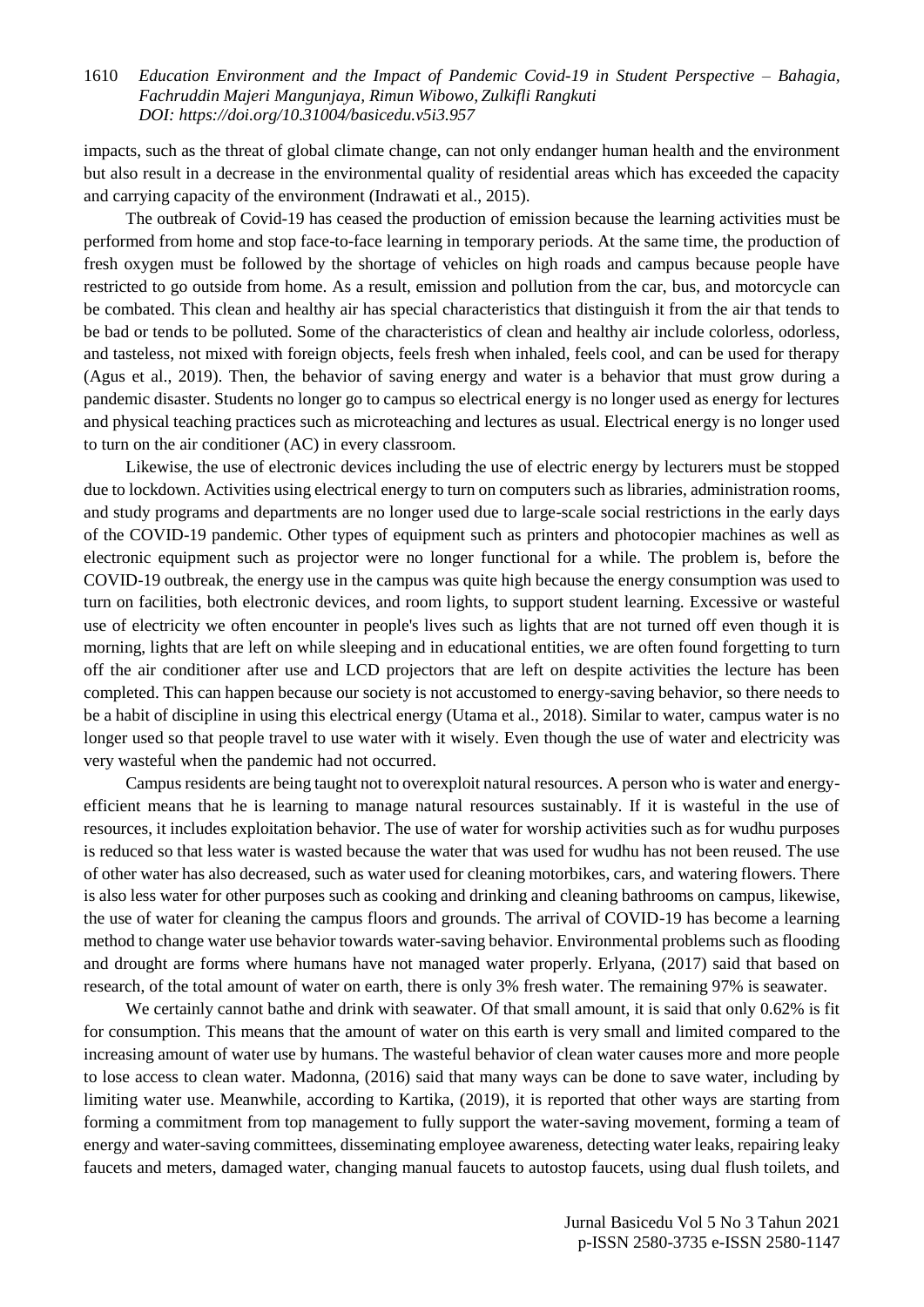sprinklers to water plants. Another method used to save water through campus is to save money in wudhu which is adjusted to the method of the Prophet's Sunnah such as. In the hadith narrated by Imam Al-Bukhari received from Anas bin Malik r.a. (He said), "Usually the Prophet SAW., bathed with a bucket of water (one sho), and at most five muds (cupak), and he performed ablution (only) with one mud (cupak) of water (Reported by Iman Al-Bukhari). Unfortunately, religious rules are often neglected so that the use of water for ablution cannot be measured by religious regulations. Ariesman, (2018) said that this is because most of the Muslims are in a water surplus area and do not pay attention to the correct procedures for ablution and do not pay attention to the importance of saving water through ablution. Most of them are wasteful and redundant in using water.

Likewise, with the use of energy, socialization is very necessary to every energy user so that their knowledge can increase to 100 percent for energy saving (Kadir, 2014). Another endeavor that can be implied to reduce the usage of electrical energy is by replacing lighting lamps with energy-efficient lamps (Mukhlis, 2011). After that, the choice of lamp type greatly affects electricity usage. Based on the research of Faridha  $\&$ Ifan, (2016), it is reported that the advantages of using LED lights compared to others are that the payment of electricity bills is smaller than incandescent, LHE, and TL lamps. Other findings can also strengthen the above findings where LHE is a source of light because it has soft light (it doesn't hurt the eyes), brighter light, longer life and uses less energy compared to incandescent bulbs. Based on these facts, the use of LHE will have a significant impact in supporting efforts to save energy (Razikin et al., 2012). Other energy observations are supported by the findings of Syamsidarti & Rahim, (2017) who reported that people can reduce energy consumption in buildings by forming their behavior and habits using electricity when needed, alternately and not excessively, choosing energy-efficient products, and designing energy-efficient buildings. by maximizing natural lighting to reduce the use of lights during the day, maximizing natural ventilation to reduce the use of air conditioning, using roofing materials that can cool the temperature in the room such as earthen or ceramic roofs, placing ornamental plants in the house to cool the air in the room, arrangement landscaping around the building to reduce the increase in micro temperature which will cause an increase in city temperature.

In addition, the campus community is being taught to have a clean and healthy lifestyle when the impact of COVID-19 hits human life. Sari & Anggoro, (2020) said that one of the factors that affect the condition and cleanliness of the environment is garbage. (Harahap, 2016) said that cleanliness currently defines 4 strategies, namely: Minimizing waste; recycling and composting; improve waste collection services, and waste handling in landfills in an environmentally friendly/friendly manner. During a pandemic, everyone must maintain personal hygiene both body and the environment by regulating themselves in managing various waste in the environment. Students and lecturers, as well as campus educators, will organize themselves to properly process organic waste such as leaves, twigs, and household waste when carrying out activities from home. One of them arranges himself to sort out which waste is organic and inorganic as environmental education to make this behavior a habit. With the emergence of a pandemic, humans are forced to adopt a clean and healthy life. When you come to campus you have to wash your hands and the campus provides a place to wash your hands along with soap.

This clean life is a step towards healthy humans because they live in a dirty environment so that humans are prone to diseases such as bacteria, viruses, and diseases caused by fungi. So some cleanliness must be considered, especially body cleanliness, home environment, the home page, backyard, garden, keeping places of worship clean, and keeping clothes clean. In the cultural aspect, clean behavior contains traditional and religious values. Before COVID-19, Indonesian culture had educated citizens, not only students and lecturers as well as education staff through traditional cleaning activities. Another education that can be felt is fully realizing that humans are unable to master nature with an anthropocentric spirit. Principles and behavior regard humans as the strongest creatures. Humans in nature are not among those who are arrogant in front of the environment like invisible living beings but humans must be aware that they are very weak compared to the parts of nature in this universe.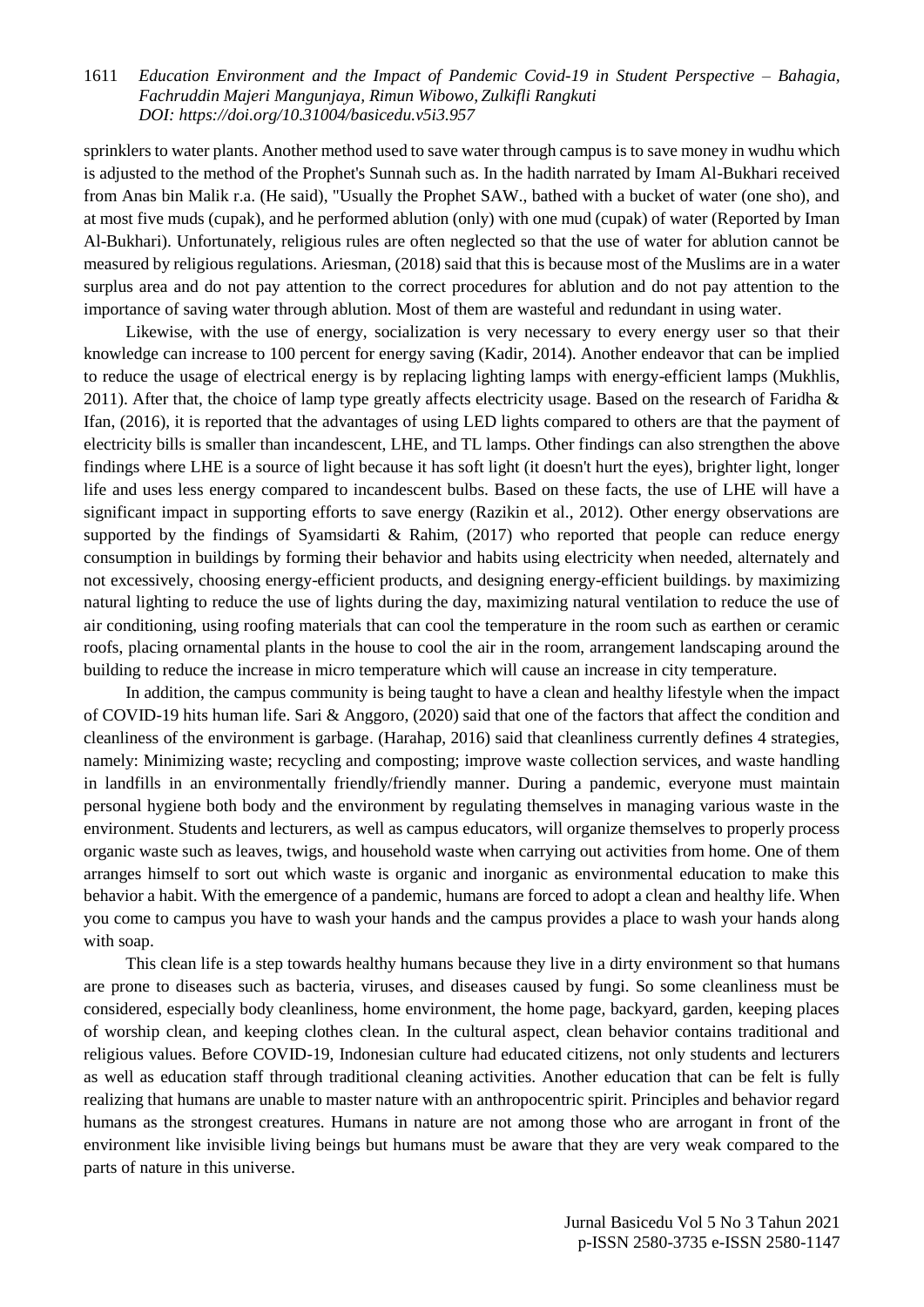For that, humans must maintain an attitude so as not to behave destructively to the environment. This action is very much influenced by how humans perceive nature. If nature is considered an economic commodity only so that nature is only used to meet the needs of human life, its function will be damaged. This function damage causes various disasters such as the COVID-19 disaster caused by a virus, other disasters such as floods, landslides, and drought, including the result of damage to natural functions where humans do. Several factors influence human actions to be environmentally friendly, starting from human awareness, knowledge, and beliefs (Suyud et al., 2020). The incidence of COVID-19 proves that humans must submit to nature because this vision is part of the natural environment or the biotic environment (living things). Everyone is currently afraid of the Coronavirus, everyone wears a mask and wears a face shield when going out of the house. Some even choose to stay at home as a step to avoid spreading and getting infected by other people. The effect of this problem makes humans have to apply friendly principles and behavior and change their perspective to interpret nature.

Two views can be achieved during a pandemic like this, namely the view of biocentrism and the view of eco-centrism but to stop the view of anthropocentrism. These two views can form an environmentally friendly human character. Even humans are being taught literacy and disaster mitigation. Mitigation includes efforts carried out before and after a disaster occurs. In disaster mitigation, preparedness before a disaster occurs must have been carried out starting from foodstuff reserves and the most effective control methods. The emerging of COVID-9 in the human environment. In addition, there are many impacts on students, especially from various social, religious, and psychological aspects of students. COVID-19 teaches humans to always be vigilant in the face of possible dangers and natural disasters. The problem is, efforts are sometimes forgotten so that disaster occurs first, so control measures are taken. Every disaster such as the COVID-19 outbreak, no human knows about the arrival of this disaster. It is even worse if there is no adequate food preparation, medical personnel, and health facilities to cope with disasters. Natural selection is one way that is done naturally today where the pandemic tries to find humans who pass the natural test.

Natural selection is natural that tests humans with environmental conditions that are not suitable for humans. Some pass this test and some who don't, someone who does not pass will be affected but can be healthy again. However, some are not strong with the selection so they do not qualify. Nonetheless, tests like this are carried out to see to what extent humans are patient to face natural selection as well as what actions are being taken to be free from the test. That is, humans are currently being schooled by nature to graduate from school. One day, something that was difficult will be the happiest part of life even though it is very difficult to pass this test. Student social problems include damaged social relations between students, they are no longer able to establish friendship in a face-to-face manner to reduce the sense of kinship. Student social relations have shifted from face-to-face to the world of digitalization. Students must learn how to operate various digital media such as WhatsApp, google meet, zoom, and other online media as a medium for interacting with peers and lecturers during college.

This incident made students literate and study digital media as an adaptation step. This means that students adapt to new behaviors so that they can continue to function learning and social life in the campus environment in the digital space where they have been in the classroom. The positive impact is that they are not left behind with learning technology. The negative impact, students do not know other students, especially in terms of behaviour, whereas the introduction of attitudes and behavior of other students is very necessary to be able to foster social skills when joining a very complex social environment with differences in religion, ethnicity, and culture. Student health is also affected. The presence of zoom space and too much use of gadgets can cause physical health problems due to exposure to signals from mobile phones. This situation was exacerbated again by disrupted congregational worship, religious activities at the campus were also disrupted, and student organization activities could not be carried out. Meanwhile, religion serves as a shield for students to increase their moral values.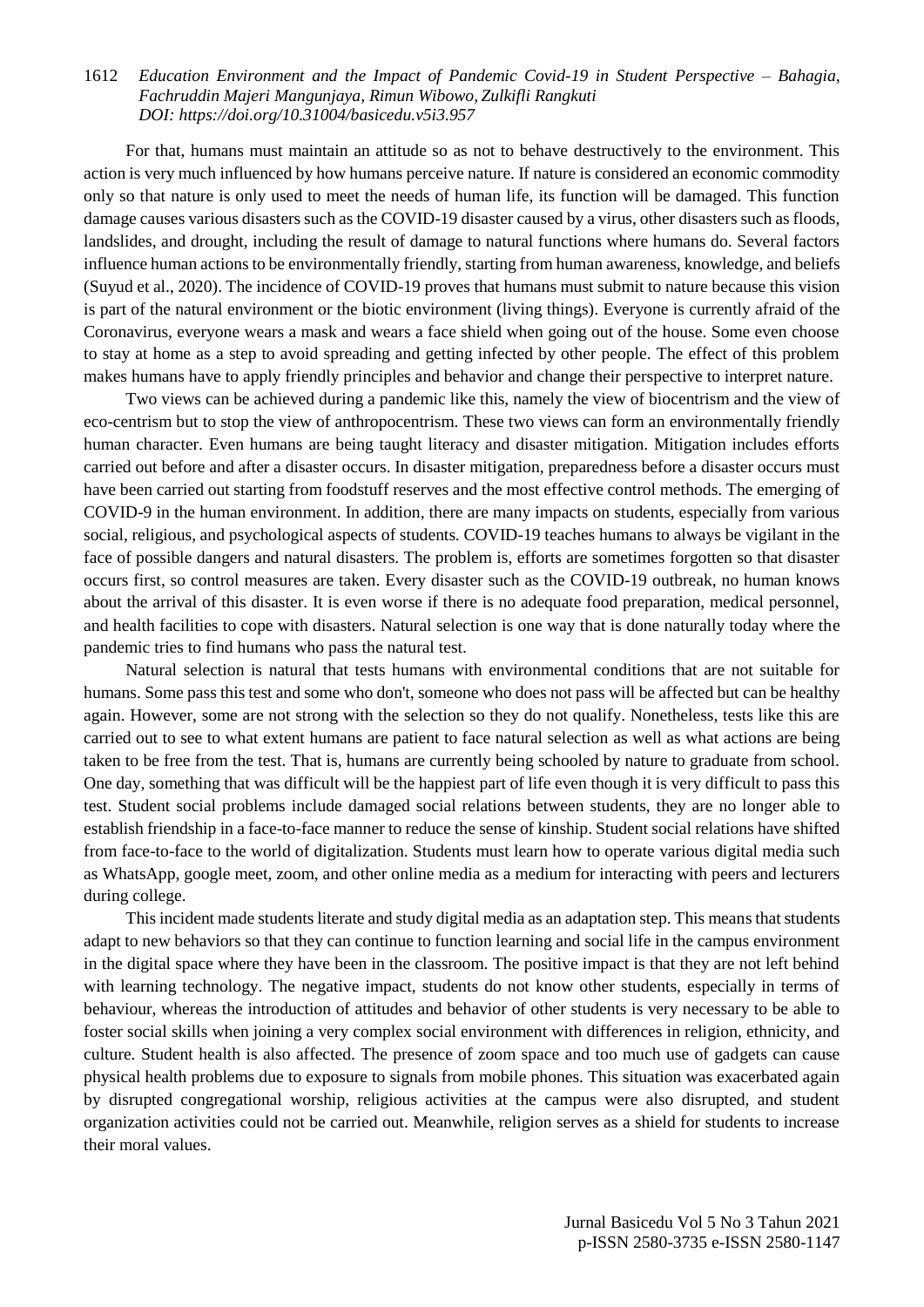Simultaneously, the memorization of the sacred texts of the Koran is also disrupted due to the limitations of digital media. Finally, the psychological condition of students is also disturbed because they experience stress due to environmental situations where there are limitations to going out of the house, cannot visit friends, and cannot joke with classmates. It can be exacerbated by the online learning system to then the student has more stress for confronting the class. In fact, in completing assignments from lecturers, the students confront some obstacle including several subjects of a lecture requires to discuss face-to-face. It leads to a heavy burden because the task must be completed but the covid-19 catastrophe makes the student unable to finish the duty from the lecturer. As result, the student can obtain a low value in that homework. Even students face precarious circumstances because they can't discuss properly through some learning media. After all, sometimes the signal of mobile phone doesn't work clearly.

#### **CONCLUSION**

Based on the results above, it can be concluded that several important parts include the class leaders of semester VI students who have the view that the COVID-19 outbreak provides learning to humans to behave in an environmentally and climate-friendly manner. Students get environmental education in the presence of the COVID-19 disaster because students think that with the outbreak, students no longer go to campus so they no longer use private vehicles, both motorbikes, and cars. Likewise, students who use public vehicles are no longer used because the learning system is no longer face-to-face but has changed to learning from home using various online media. As a consequence, the production of gas emissions as a cause of global warming and climate change can be overcome temporarily. Even so, this method is an educational experience to behave friendly to the environment and the climate in the future. In addition, the general public participates because the community also reduces emissions due to social restrictions and requires people to stay at home. Directly, people are organizing themselves to care for the environment to regulate their behavior so that it does not produce much pollution.

The adaptation of an online learning system that includes WhatsApp, google meet, zoom and video reduces waste production. Even though the production of organic waste through learning on campus is quite high, the lecturers always give assignments to students where the assignment documents must be printed. Once the value is given by the lecturer, the document becomes trash. Another environmental education is increasing awareness and awareness of the importance of environmental cleanliness in students. Students are being taught to maintain cleanliness because a new behavior appears during a pandemic, namely the habit of washing hands. Another habit that grows is the temper to maintain physical cleanliness, home yards, places of worship, and campuses because cleanliness is a way to control the COVID-19 outbreak. In addition, the covid-19 outbreak that hit students and campuses has made the campus world an example of saving energy and water. The COVID-19 outbreak has forced humans to save energy from campus for various purposes such as electricity used for projector, office equipment, air conditioners, photocopier machines, and other protective electronic devices.

All of the campus tools and facilities use up electrical energy so that the arrival of COVID-19 fosters an energy-saving attitude. This is the case with the use of water on campus, water is no longer used for a while starting from water for bathroom, washing, cooking, and ablution. So far, the remaining ablution water is only thrown away, but in the future, it will be processed because it has been stimulated so that you realize that water is a very important resource. Then, humans are being taught not to go against nature and humans are very weak compared to the very strong forces of nature. This learning makes humans aware that humans must be wise and not fight against the forces of nature. It is even part of the natural selection carried out by the environment because the coronavirus is part of the living environment. Whoever passes the natural selection will also pass the test conducted directly by nature. Another impact is that students have difficulty establishing social relationships because they never meet face to face. Meanwhile, to understand and study behavior between students, adaptation is needed by meeting them. The arrival of COVID-19 made students experience difficulties.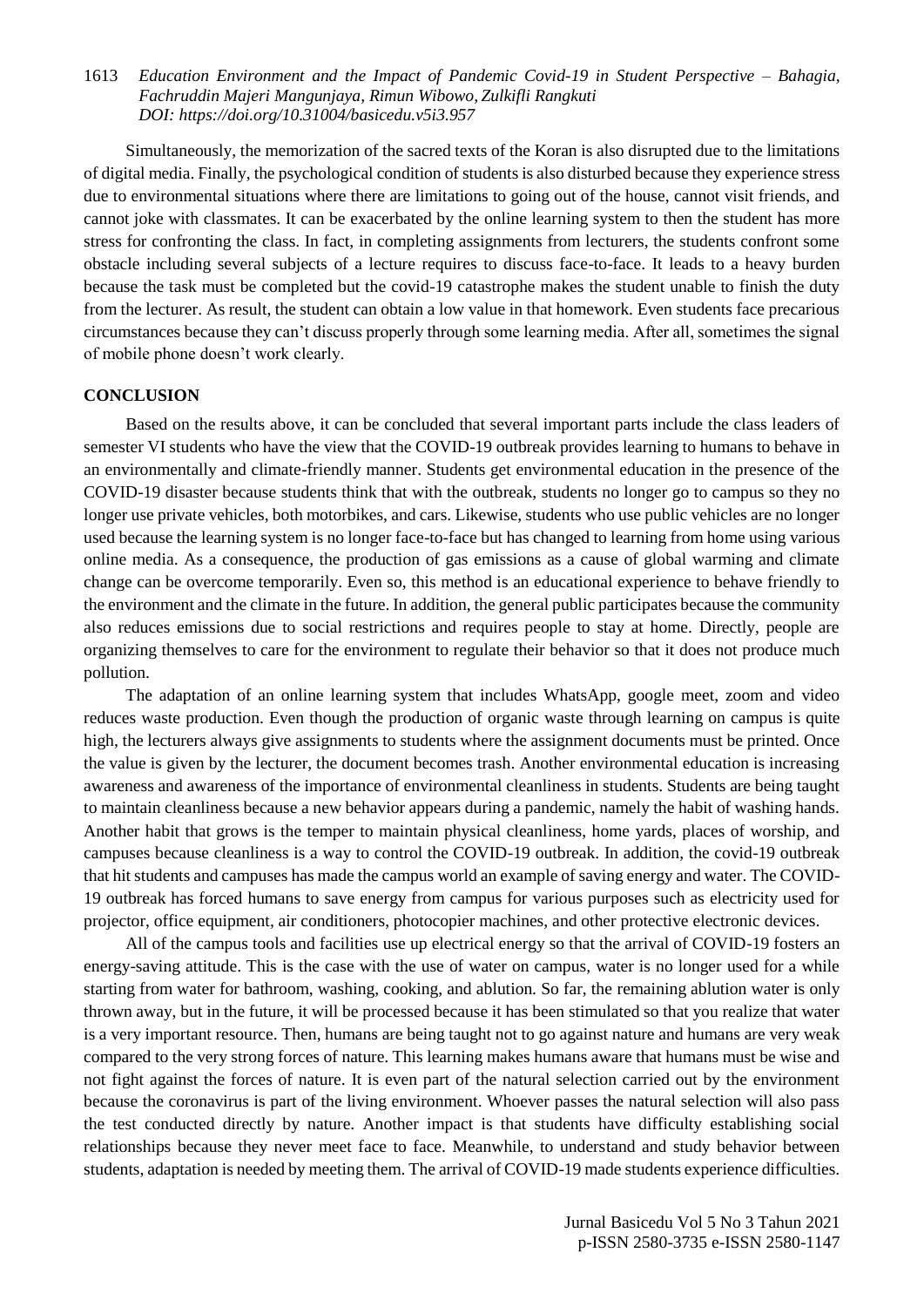This is exacerbated by the fact that students are no longer able to carry out normal worship services at the campus such as recitation and congregational activities. Psychologically, students also experience stress because learning is always online and there are social restrictions.

### **REFERENCES**

- Abdullah, M. R. (2016). Rusunami Arjuna Eco-Housing dengan Pendekatan Zero Waste Concept. *Jurnal Reka Karsa, Jurnal Online Intstitut Teknologi Nasional*, 1–11.
- Agus, A., Ahmad, M., Kusumaningtyas, S. D. A., Nurhayati, H., Khoir, A. N., & Sucianingsih, C. (2019). Analisis Dampak Diterapkannya Kebijakan Working From Home Saat Pandemi Covid-19 Terhadap Kondisi Kualitas Udara Di Jakarta. *Jurnal Meteorologi Klimatologi Dan Geofisika*, *6*(3), 6–14.
- Agustin, A. V. (2018). Penerapan Green Office di Kantor Pelayanan Perbendaharaan Negara Jakarta III. *Jurnal Utilitas*, *4*(1), 9–15.
- Angelica, H., & Hemme, T. E. (2021). Stres Dan Koping Mahasiswa Keperawatan Selama Pembelajaran Daring Di Masa Pandemik Covid-19. *Jurnal Ilmiah Keperawatan Imelda*, *7*(1), 28–34.
- Ankit, Kumar, A., Jain, V., Deovanshi, A., Lepcha, A., Das, C., Bauddh, K., & Srivastava, S. (2021). Environmental impact of COVID-19 pandemic: more negatives than positives. *Environmental Sustainability*. https://doi.org/10.1007/s42398-021-00159-9
- Ariesman, M. (2018). Efisiensi Air Di Pesantren Melaui Penerapan Sunnah Nabi Dan Teknologi Terapan. *NUKHBATUL'ULUM: Jurnal Bidang Kajian Islam*, *4*(1), 40–50.
- Arisona, R. D. (2018). Pengelolaan Sampah 3r (Reduce, Reuse, Recycle) Pada Pembelajaran Ips Untuk Menumbuhkan Karakter Peduli Lingkungan. *Al Ulya: Jurnal Pendidikan Islam*, *3*(1), 39–51.
- Bertram, C., Luderer, G., Creutzig, F., Bauer, N., Ueckerdt, F., Malik, A., & Edenhofer, O. (2021). COVID-19 induced low power demand and market forces starkly reduce CO2 emissions. *Nature Climate Change*, 193–196. https://doi.org/10.1038/s41558-021-00987-x
- Bolaño-Ortiz, T. R., Puliafito, S. E., Berná-Peña, L. L., Pascual-Flores, R. M., Urquiza, J., & Camargo-Caicedo, Y. (2020). Atmospheric emission changes and their economic impacts during the COVID-19 pandemic lockdown in Argentina. *Sustainability (Switzerland)*. https://doi.org/10.3390/su12208661
- Chapman, A., & Tsuji, T. (2020). Impacts of COVID-19 on a transitioning energy system, society, and international cooperation. In *Sustainability (Switzerland)*. https://doi.org/10.3390/su12198232
- El Zowalaty, M. E., Young, S. G., & Järhult, J. D. (2020). Environmental impact of the COVID-19 pandemic– a lesson for the future. In *Infection Ecology and Epidemiology* (pp. 1–3). https://doi.org/10.1080/20008686.2020.1768023
- Erlyana, Y. (2017). Kajian Kampanye Sosial Hemat Air. *Rupa Rupa*, *4*(2).
- Faridha, M., & Ifan, I. (2016). Studi Komparasi Lampu Pijar, Led, Lhe Dan Tl Yang Ada Dipasaran Terhadap Energi Yang Terpakai. *Al-Jazari Jurnal Ilmiah Teknik Mesin*, *1*(2).
- Fernando, & Guspa, A. (2021). Tingkah Perilaku Konsumtif Online Shopping di Masa Pandemi pada Mahasiswa Universitas Negeri Padang. *Socio Humanus*, *3*(1), 66–75.
- Harahap, R. D. (2016). Pengaruh Sampah Rumah Tangga Terhadap Pelestarian Lingkungan Ditinjau Dari Aspek Biologi Di Komplek Perumahan Graha Pertiwi Kel. Urung Kompas Kec. Rantau Selatan Effect Of Household Waste Viewed From The Aspect Environmental Conservation Biology In Housin. *Cahaya Pendidikan*, *2*(1), 92–104. https://doi.org/10.33373/chypend.v2i1.609
- Indrawati, E. D., Hermawan, H., & Huboyo, H. S. (2015). Analisis Emisi Co2 Antropogenik Rumah Tangga Di Kelurahan Patukangan, Pekauman Dan Balok, Kabupaten Kendal. *Indonesian Journal of Conservation*, *04*(1), 45–51.
- Ipin, A. (2017). Pembelajaran Pendidikan Lingkungan Hidup Berorientasi 3R (Reuse, Reduce and Recycle)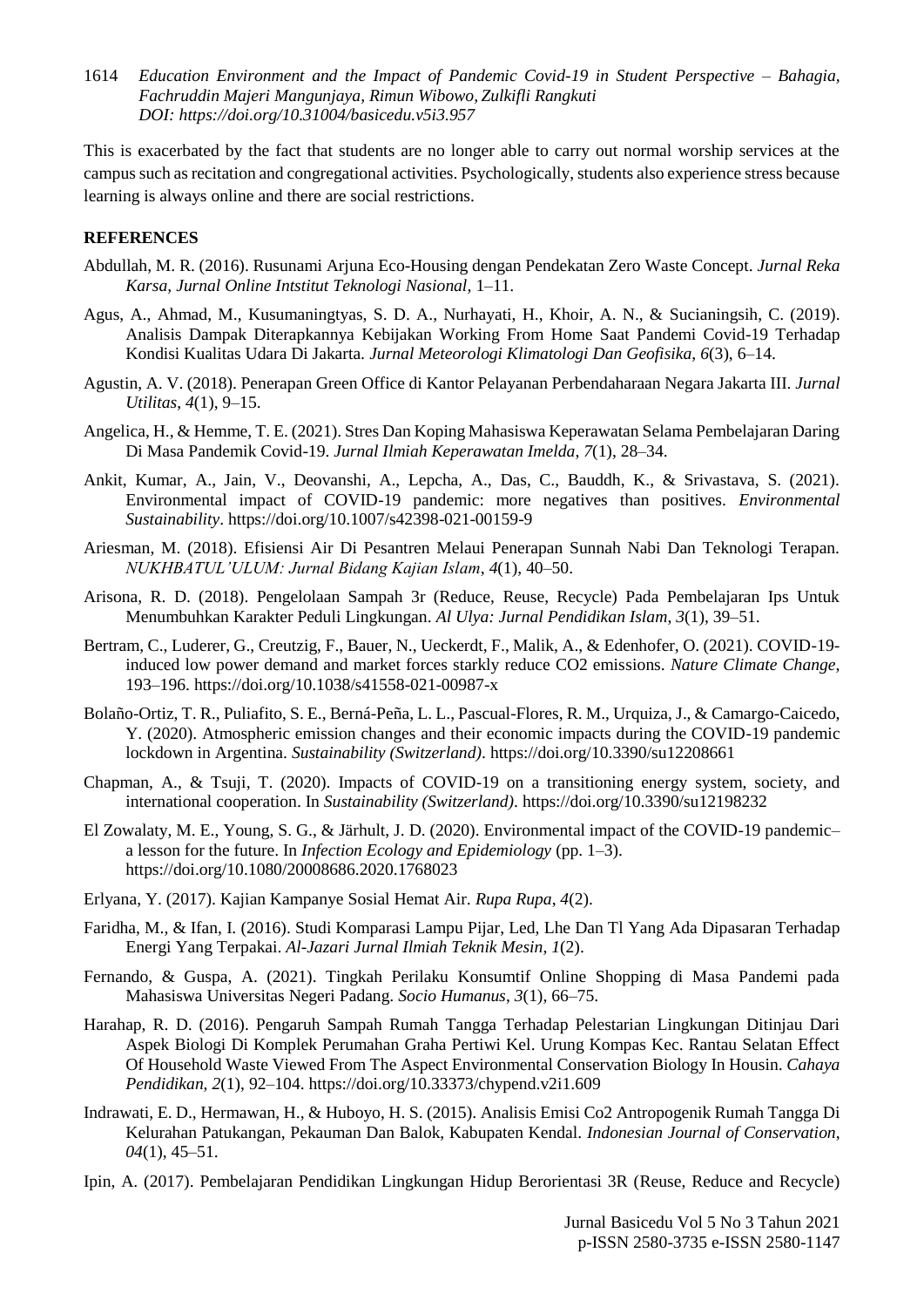Untuk Meningkatkan Kreativitas Dan Sikap Peduli Lingkungan. *Bio Educatio*, *2*(2), 01–11.

- Ismail, A. (2020). Potensi Penurunan Emisi Gas Rumah Kaca (Grk) Dalam Kegiatan Belajar Di Rumah Secara On-Line: Analisis Jejak Karbon (Carbon Footprint Analysis). *Jukung (Jurnal Teknik Lingkungan)*, *6*(2), 195–203. https://doi.org/10.20527/jukung.v6i2.9262
- Jannah, R. (2021). Tingkat Stres Mahasiswa Mengikuti Pembelajaran Daring pada Masa Pandemi Covid-19. In *Jurnal Riset dan Pengabdian Masyarakat*.
- Jufri, Fua, J. La, & Nurlila, R. U. (2019). Pendidikan Lingkungan Di Sekolah Dasar Negeri 1 Baruga Kota Kendari. *Al-TA'DIB: Jurnal Kajian Ilmu Kependidikan*, 164–181.
- Kadir, M. Z. (2014). Sosialisasi Tata Cara Menghemat Penggunaan Energi Listrik Pada Pengelolaan Peralatan Dan Ruang Pada Beberapa Sekolah Di Sekitar Inderalaya Kabupaten Ogan Ilir. *Jurnal Pengabdian Sriwijaya*, *2*(2), 111–116. https://doi.org/10.37061/jps.v2i2.1602
- Kartika, S. A. (2019). Evaluasi Penerapan Program Penghematan Air Bersih di Gedung Perkantoran (Studi Kasus Penghematan Air Bersih di Gedung Perkantoran PT TEPI). *JTT (Jurnal Teknologi Terpadu)*, *7*(1), 38–44. https://doi.org/10.32487/jtt.v7i1.623
- Kusumawardani, D., & Navastara, A. M. (2018). Analisis Besaran Emisi Gas CO2 Kendaraan Bermotor Pada Kawasan Industri SIER Surabaya. *Jurnal Teknik ITS*, *6*(2), 2337–3520. https://doi.org/10.12962/j23373539.v6i2.24392
- Linarwati, M., Fathoni, A., and Minarsih, M. M. (2016). Studi deskriptif pelatihan dan pengembangan sumberdaya manusia serta penggunaan metode behavioral event interview dalam merekrut karyawan baru di bank mega cabang kudus. *Journal Of Management*, 2(2).
- Lubis, H., Ramadhani, A., & Rasyid, M. (2021). Stres Akademik Mahasiswa dalam Melaksanakan Kuliah Daring Selama Masa Pandemi Covid 19. *Jurnal Psikologi* 10 (1):31-39. http://dx.doi.org/10.30872/psikostudia.v10i1.5454
- Madonna, S. (2016). Efisiensi Energi Melalui Penghematan Penggunaan Air (Studi Kasus: Institusi Pendidikan Tinggi Universitas Bakrie). *Jurnal Teknik Sipil*, *12*(4), 267–274. https://doi.org/10.24002/jts.v12i4.635
- Mukhlis, B. (2011). Penghematan Energi Melalui Penggantian Lampu Penerangan Di Lingkungan Untad. *Jurnal Ilmiah Foristek*, *1*(2).
- Nizar, M., Munir, E., & Munawar, E. (2016). Manajemen Pengelolaan Sampah Kota Berdasarkan Konsep Zero Waste : Studi Literatur. *Pengabdian Kepada Masyarakat*, *1*(2), 93–102.
- Noviarini, T. (2021). Dampak Pandemi Covid-19 Terhadap Sikap Pembelajaran Bahasa Pada Mahasiswa Universitas Mitra Karya Bekasi. *Jurnal Ilmiah Wahana Pendidikan*, *7*(1), 75–81.
- Nurdin, I., & Hartati, S. (2019). *Metodologi Penelitian Sosial*. Media Sahabat Cendekia.
- Nuurmayadi, D., & Hendardi, A. R. (2020). Pengelolaan Sampah Dengan Pendekatan Behavior Mapping Di Pasar Tradisional Kota Tasikmalaya. *Jurnal Arsitektur Zonasi*, *3*(1), 45–52. https://doi.org/10.17509/jaz.v3i1.21737
- Patrianti, T., Shabana, A., & Tuti, R. W. (2020). Komunikasi Risiko Pemerintah Pada Penurunan Emisi Gas Rumah Kaca Untuk Mengatasi Perubahan Iklim Government Risk Communication On Greenhouse Gas Emission Reduction To Tackle Climate Change. *Jurnal Penelitian Komunikasi Dan Opini Publik*, *24*(2), 156–170.
- Priyono. (2016). Metode Penelitian Kuantitatif. Sidoarjo: Zifatama Publishing.
- Purwanto, C. P. (2015). Inventarisasi Emisi Sumber Bergerak Di Jalan (On Road) Kota Denpasar. *Ecotrophic : Jurnal Ilmu Lingkungan (Journal of Environmental Science)*, *9*(1), 1–9. https://doi.org/10.24843/ejes.2015.v09.i01.p01
- Ratunuman, R. A., David, L. E. V., & Opod, H. (2021). Dampak Psikologis Pandemi COVID-19 Pada Mahasiswa. *Jurnal Biomedik*, *13*(2), 227–232.